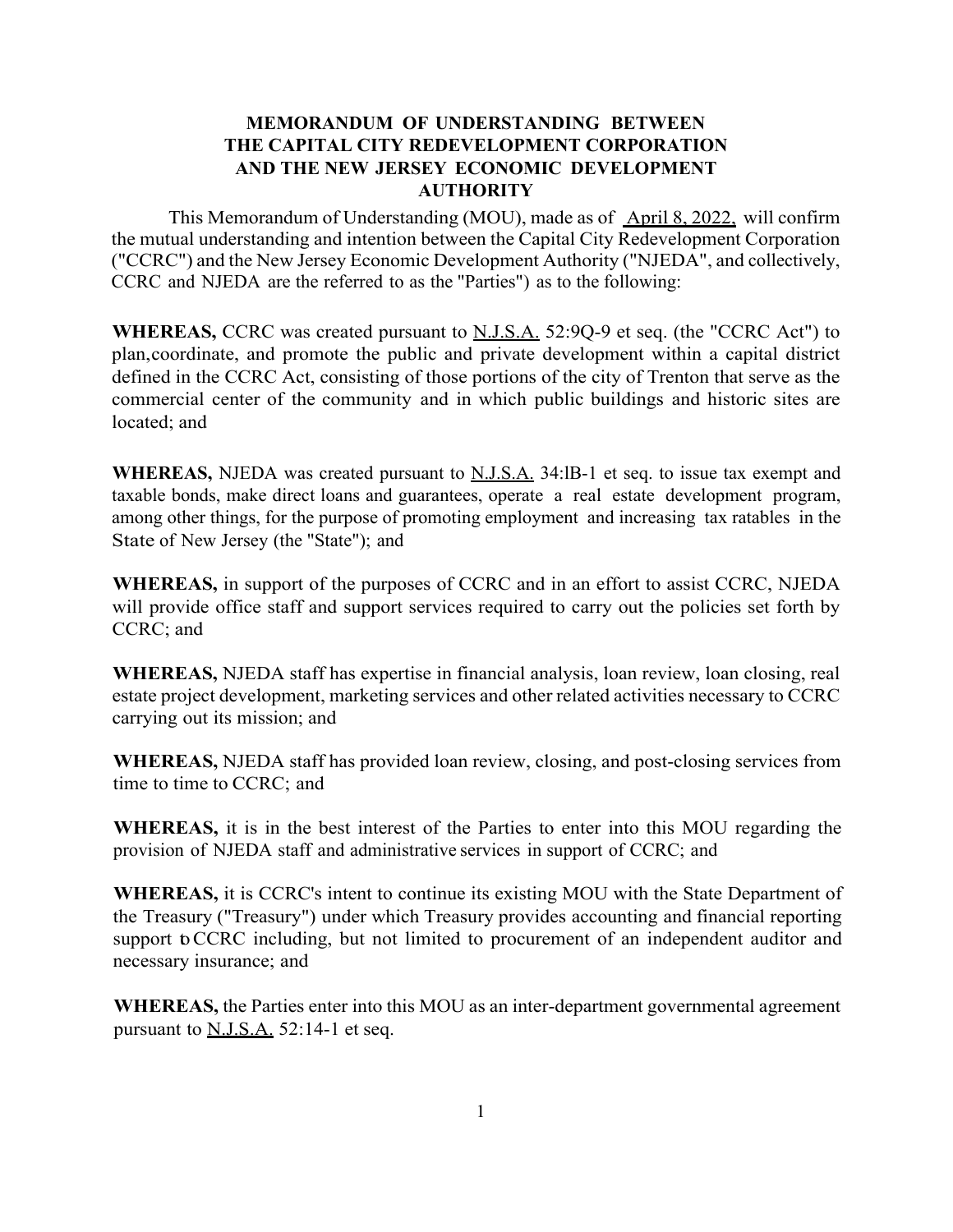**NOW, THEREFORE,** NJEDA and CCRC, in order to effectively and efficiently carry out their respective statutory mandates, agree to the following:

- 1. NJEDA will make available on an as-needed basis NJEDA staff who will utilize a portion of their time as follows:
	- a. Carrying out the. policies and directions of CCRC with respect to activities for which CCRC has statutory authority, including, but not limited to, undertaking activities as a municipal redevelopment entity or redeveloper, and
	- b. Providing administrative and support services to meet the needs of CCRC, including but not limited to, corporate governance and public information support services such as CCRC Board meeting support, liaison with Governor's Office and Authority's Unit, records custodian and assistance with Open Public Records Act information requests, guidance on ethics matters and liaison with State Ethics Commission, media outreach and management, and legislative support.
- 2. As part of the services provided by NJEDA in paragraph 1 above, in addition to any Deputy Attorney General assigned to CCRC, NJEDA will provide legal services to CCRC from NJEDA-assigned Deputy Attorneys General.
- 3. NJEDA agrees to provide written reports as needed, and upon request, to the CCRC Board detailing any staff services provided for in paragraph 1 above. Both Parties anticipate that the CCRC Board will meet on a bi-monthly basis unless more frequent meetings become necessary.
- 4. It is the intent of the Parties that CCRC will not compensate NJEDA for the costs incurred on behalf of CCRC for the services provided for in paragraph l.b. above. Any compensation for NJEDA for the costs incurred on behalf of CCRC for the services provided for in paragraph 1.a will be mutually agreed upon in writing before beginning the activity. When NJEDA assists CCRC in undertaking real estate and/or project related work, it is understood and agreed that NJEDA shall be reimbursed for costs incurred including but not limited to title searches, insurance, marketing, appraisals, environmental studies, other required consultants or professionals, and legal costs as well as for NJEDA's administrative fees for managing the project related work and compliance with project related obligations.
- 5. NJEDA will cooperate with Treasury's accounting and financial reporting support for CCRC, including, but not limited to, completing all necessary audits of CCRC.
- 6. Staff services set forth in paragraph 1 will be conducted from NJEDA's main or satellite offices or as otherwise allowed by NJEDA policy for NJEDA personnel.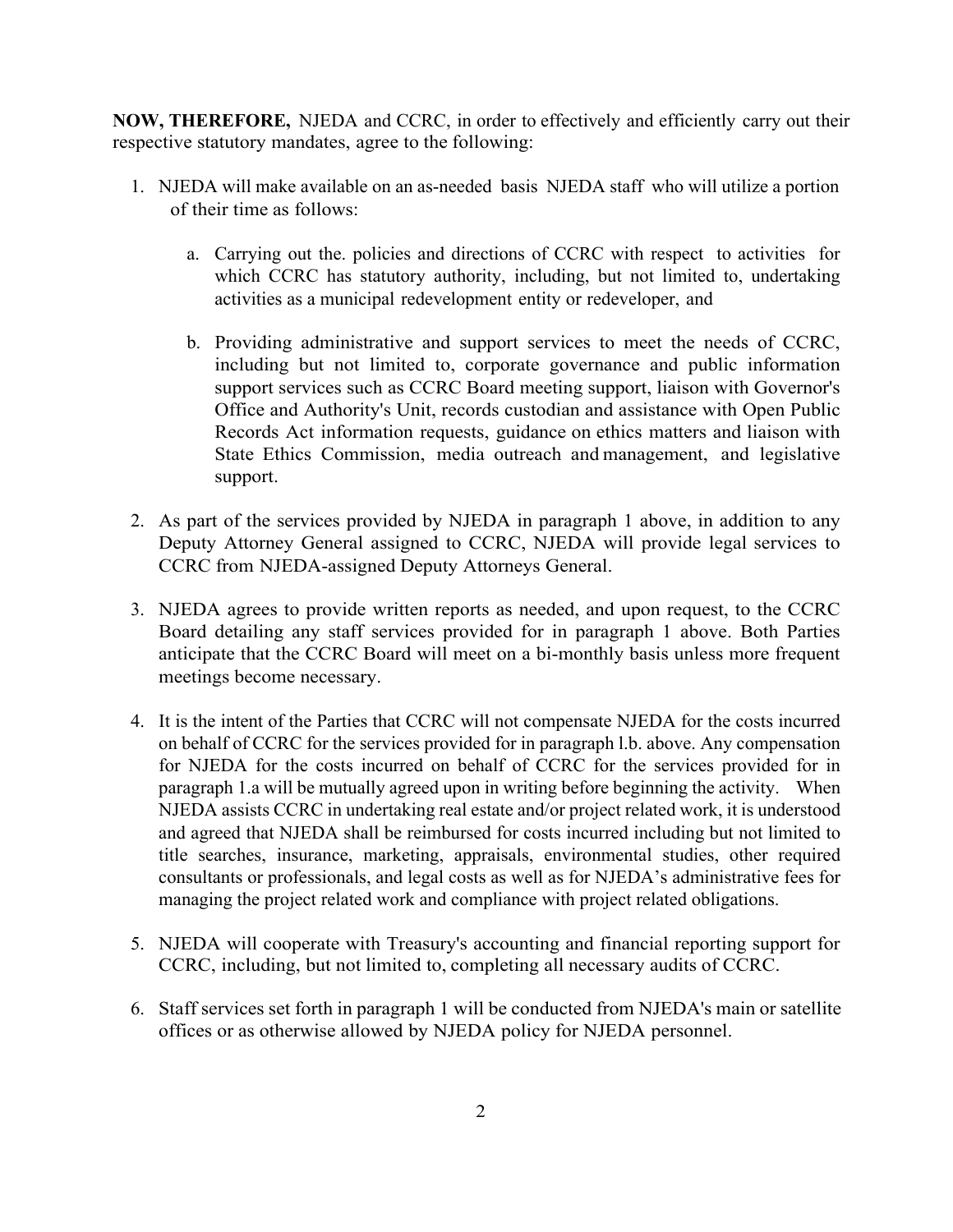- 7. NJEDA will make available conference room(s) at NJEDA's main or satellite offices for regular and special meetings of the CCRC Board and will provide conference room space at NJEDA's main or satellite offices so that CCRC Board members may transact the business of CCRC.
- 8. NJEDA will identify a NJEDA staff who will be the primary contact staff for the public and the CCRC Board regarding CCRC matters.
- 9. The CCRC Board, as constituted by statute, will continue to function as the exclusive entity empowered to make discretionary decisions for CCRC, including the selection of independent auditors, except as delegated from time to time.
- 10. All expenses related to the Capital City Redevelopment Loan and Grant Fund and all other assets carried on the CCRC balance sheet will be paid for by CCRC and will be reflected in CCRC' s financial statements.
- 11. This MOU shall not take effect unless approved by the Boards of the NJEDA and CCRC and executed by the authorized representatives of NJEDA and CCRC. This MOU becomes effective immediately upon execution by all parties and shall remain in effect for one (1) year, unless terminated sooner pursuant to Section 12 below. This MOU may subsequently be extended for one year at a time upon mutual written consent of the Parties.
- 12. The Parties are entering into this MOU for the sole purpose of evidencing the mutual understanding and intention of the Parties with respect to the provision of NJEDA support services to CCRC. It may be amended, modified, and supplemented at any time by mutual consent and in writing signed by the undersigned or their designees. This MOU may also be terminated by the Board of either Party upon 60 days prior written notice to the other. There are no third-party beneficiaries of this MOU.
- 13. The Parties acknowledge that they are both public entities of the State of New Jersey. Therefore, the Parties agree that each entity shall be liable for its own conduct and any claims against it without indemnification from the other.
- 14. All notices, demands or communications to any party to this MOU shall be sent to the addresses set forth below or as may be otherwise modified in writing:

NJEDA: PO Box 990 \_\_\_\_\_\_\_\_\_\_\_\_\_\_\_\_\_\_\_\_\_\_\_ Trenton, NJ 08625-0990 $\overline{\phantom{a}}$ 

 $\overline{\phantom{a}}$